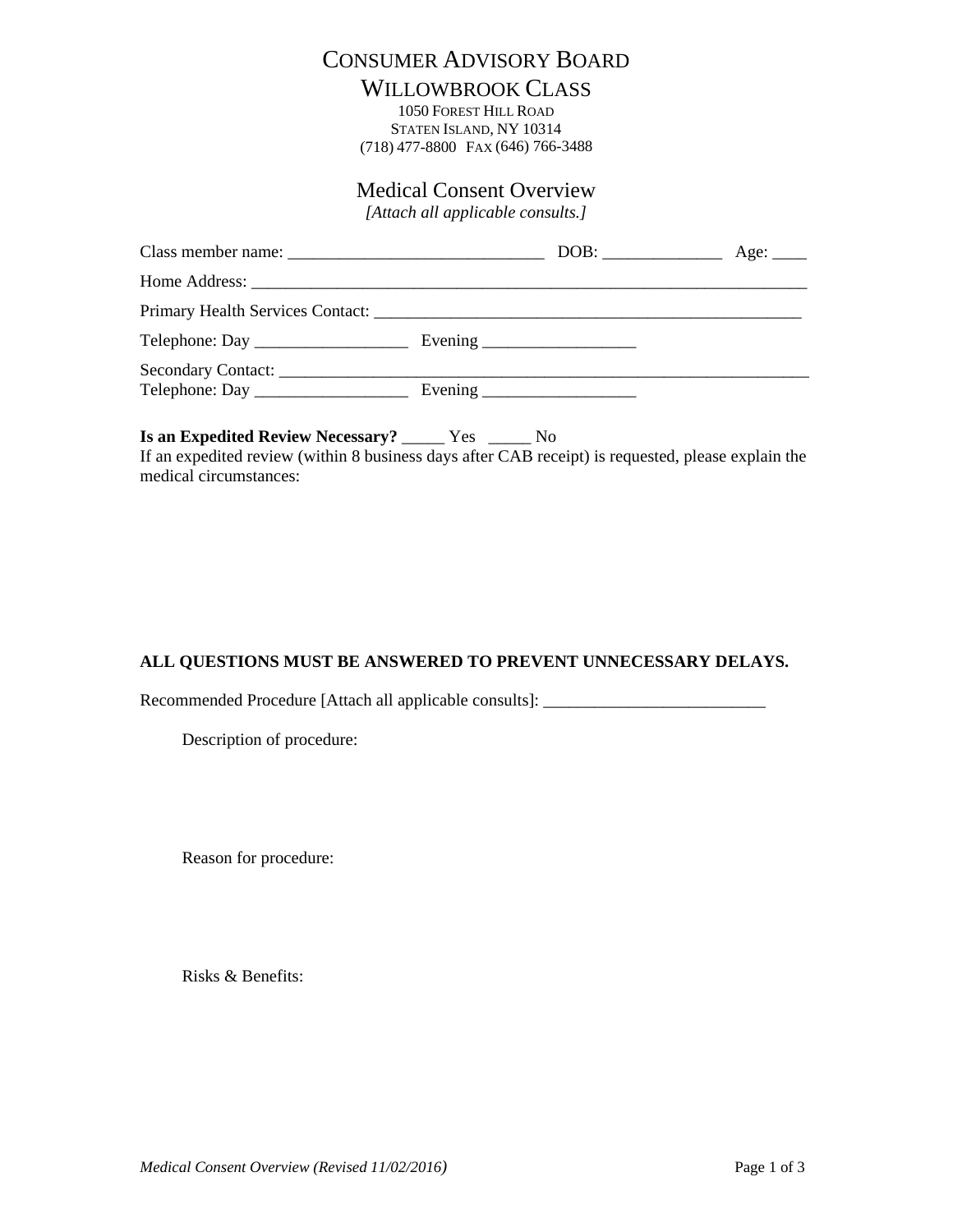| Type of Sedation/Anesthesia: ____ Oral [PO] ___ Local __ Intravenous [IV] | Monitored Anesthesia Care [MAC] ___ General Anesthesia [GA] |
|---------------------------------------------------------------------------|-------------------------------------------------------------|
| Explain                                                                   |                                                             |
| Risks & Benefits:                                                         |                                                             |
| Second opinion: ________ Yes _______ No                                   | Date Obtained:                                              |
| [Attach all applicable consults.]                                         |                                                             |

Is there an alternative procedure: \_\_\_\_\_\_ Yes \_\_\_\_\_\_ No

If yes, state the procedure, explain the risks/benefits and why this is not the preferred option:

Medical History:

**Current Medications:** 

Allergies (food and/or medication) : \_\_\_\_\_\_ Yes \_\_\_\_\_\_ No If yes, list